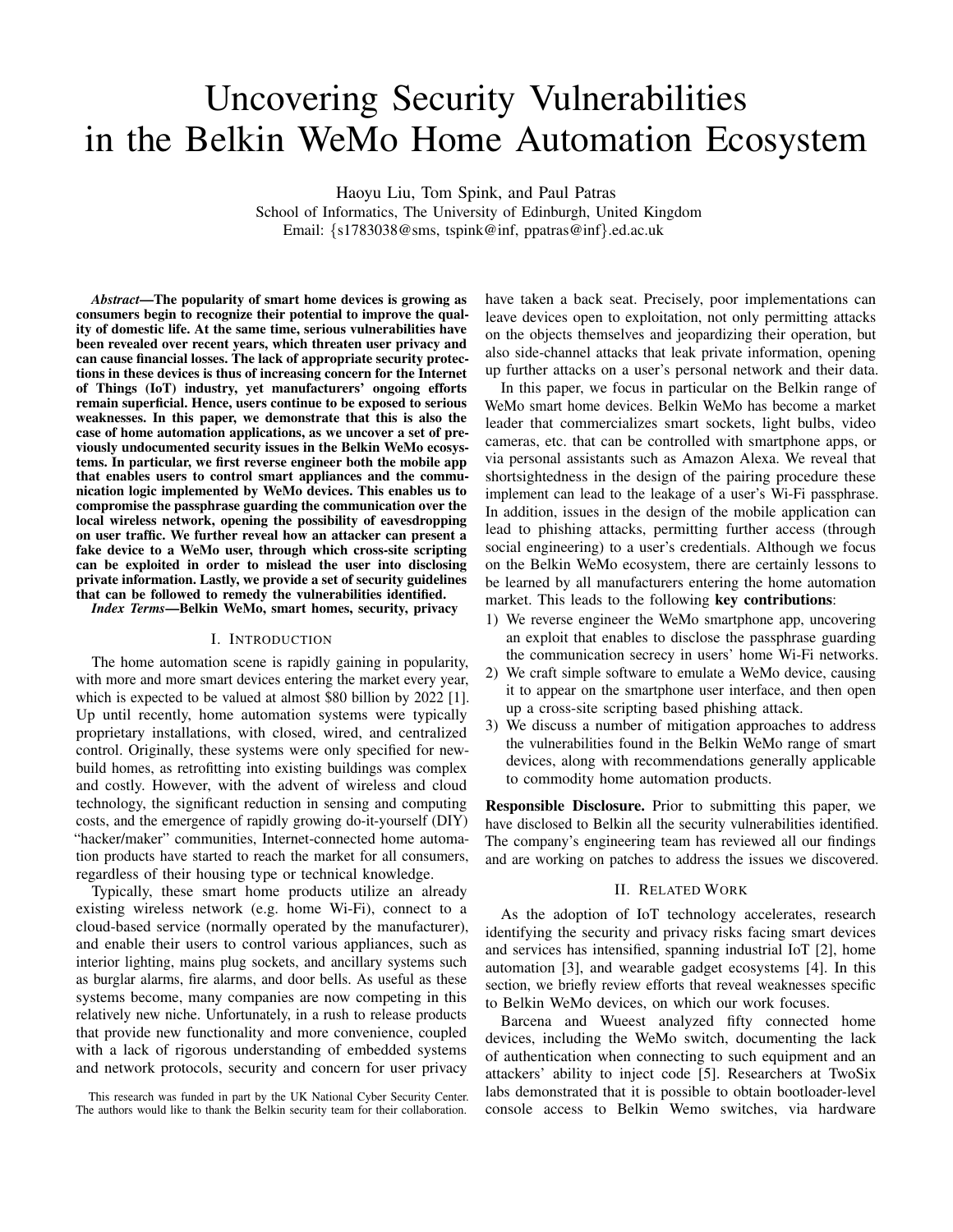exploitation [6]. Following this, the flash contents could be dumped and root access to the device becomes possible.

Exploits of the firmware update mechanism have been also documented. In particular, Buentello showed that arbitrary firmware could be uploaded to Belkin switches without authorization [7]. This prompted the release of official patches, following which new firmware updates must be signed. Unfortunately, the firmware-signing key later appeared to be included in the firmware itself; this makes it possible to extract the key and sign and push again malicious firmware to victim devices [8].

Due to the lack of message authentication in the Universal Plug-and-Play (UPnP) protocol implementation, Dhanjani shows that any users in the LAN can negotiate a SmartUniqueID with a WeMo baby monitor, and then use this to register on the remote server, which enables remote interception of the video stream [9]. The same approach is employed in [10] to facilitate permanent remote control of Belkin WeMo motion sensors and switches.

The feasibility of executing arbitrary JavaScript code within the mobile app by which users control WeMo devices was also demonstrated [11]. This enabled attackers to extract the location of a device and download pictures stored on the phone. Although this vulnerability was patched by Belkin with the WeMo Android app version 1.15.2, in this work we show that Cross-site Scripting (XSS) remains possible and an attacker can exploit this to trick the user into revealing sensitive personal information.

# III. THE BELKIN WEMO ECOSYSTEM

To understand the scope of our reverse engineering work, and where the vulnerabilities that we uncover are rooted, we first give a brief overview of Belkin WeMo system architecture and the communications model, which underpin the operation of this range of devices.

#### *A. System Architecture*

The range of automation devices we study include the WeMo Switch (a smart socket that can be used to control appliances), the WeMo Link (a controller for smart LED light bulbs), and the WeMo NetCam HD. The WeMo Smart Home devices considered are powered by the OpenWrt operating system for embedded de $vices<sup>1</sup>$ , which is an open-source Linux distribution extensively utilized as replacement firmware for wireless routers. OpenWrt provides over 3,000 standardized application packages, and allows manufacturers to customize their devices with specific functionality. Using OpenWrt as the embedded system greatly decreases the cost of development, and to some degree guarantees the security of the devices, in part due to regular firmware updates.

WeMo devices incorporate wireless communications modules that can connect to the user's home network via Wi-Fi. This enables consumers, after initial configuration, to interact with their smart devices directly using their mobile phones, instead of relying on additional bespoke controllers. In the initial configuration stage, a WeMo device opens a wireless access point in non-encrypted mode (a hotspot), which allows any smartphone to connect to it and configure the home network settings into the device. Once the configuration has been completed, the device will turn off the hotspot and automatically connect to the home network via Wi-Fi. We illustrate this procedure in Figure 1.

<sup>1</sup>OpenWrt - Wireless Freedom, https://openwrt.org/



Fig. 1. Initial configuration of a WeMo device: (1) user connects to a hotspot spawned by the smart device, and transmits home network credentials; (2) device connects to home network and switches off hotspot; (3) user discovers and connects to WeMo device using mobile app.



Fig. 2. Typical UPnP communication between WeMo mobile app and WeMo Switch. Device discovery performed over UDP, device description obtained through HTTP request/response, device control achieved through SOAP messages.

#### *B. Communications Model*

The communication between the WeMo mobile app and smart devices is built upon UPnP, a set of networking protocols including User Datagram Protocol (UDP), Hyper-text Transfer Protocol (HTTP), Simple Object Access Protocol (SOAP), and Simple Service Discovery Protocol (SSDP). Each of these protocols are used for different purposes, but together implement the functionality required for device discovery, description, control, and eventing. UPnP control and eventing messages can only occur after the mobile app has obtained the UPnP description of a WeMo device. We illustrate a typical UPnP session between a smartphone and WeMo Switch in Figure 2 and discuss the different phases next.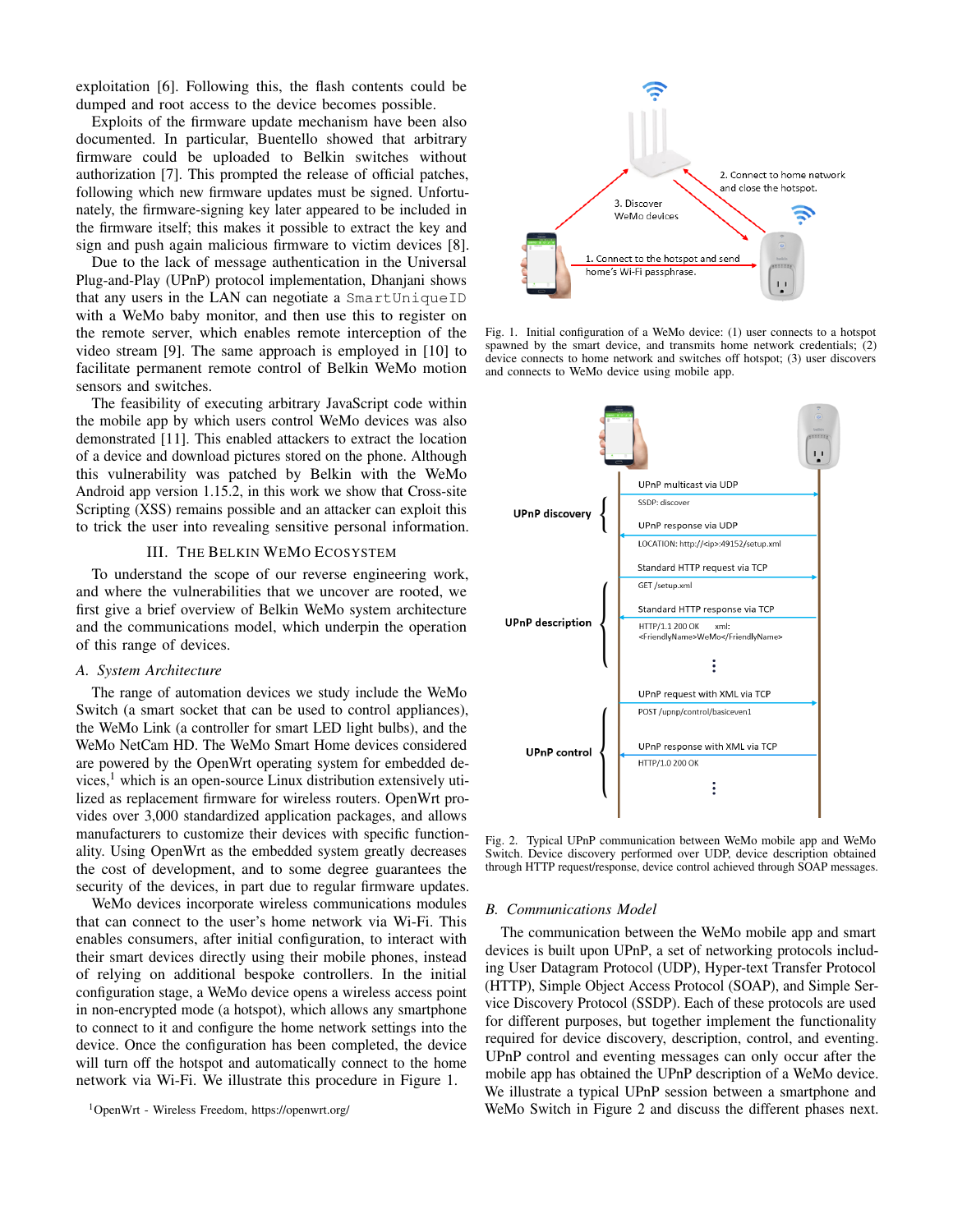*1) Device Discovery:* The process of locating smart appliances available on the Local Area Network (LAN) is referred to as device discovery and takes place every time a new device is connected. The discovery process starts with the mobile app  $\frac{3}{4}$ sending an SSDP/UDP-multicast packet. This contains a field called supplied type (ST) that indicates the specific type of device or service, which the app is searching for. Any device that receives this packet (and matches the supplied type) will reply with its IP address, and the port on which the UPnP server is running. Figure 3 shows an example of real traffic generated by the mobile app and respectively a WeMo Switch device during the discovery stage, which we intercepted by running network packet capture on the home Wi-Fi access point. Note the device location returned at line 10, which will be used in subsequent messages.

```
1 M-SEARCH * HTTP/1.1
2 ST: urn:Belkin:service:basicevent:1
  3 MX: 1
4 MAN: "ssdp:discover"
  5 HOST: 239.255.255.250:1900
6
  HTTP/1.1 200 OK
  8 CACHE-CONTROL: max-age=86400
9 DATE: Sat, 01 Jan 2000 00:03:32 GMT<br>10 LOCATION: http://10.22.22.1:49152/s
  10 LOCATION: http://10.22.22.1:49152/setup.xml
11 OPT: "http://schemas.upnp.org/upnp/1/0/"
12 ST: urn:Belkin:service:basicevent:1
13 USN: uuid:Socket-1_0-XXX
```
Fig. 3. WeMo Mobile app  $\leftrightarrow$  Switch communication during discovery phase. App sends multicast message indicating type of device searched (line 2); matching device responds with IP address and port of UPnP server (line 10).

*2) Device Description:* After a WeMo device has been discovered, the mobile app will send standard HTTP requests to the UPnP server running on that device. Through such requests, the mobile app queries for the device's basic information, including device name, serial number, Medium Access Control (MAC) address, and supported services. This information is stored in several Extensible Mark-up Language (XML) files in the device's firmware, which are returned when a request is made. Figure 4 shows parts of the response from a WeMo Switch device sent during discovery (the actual contents of certain fields having been purposely altered/obfuscated for confidentiality reasons).

```
1 <friendlyName>WeMo Switch</friendlyName>
  2 <serialNumber>221531K1000000</serialNumber>
  3 <UDN>uuid:Socket-1_0-XXX</UDN>
4 <UPC>123456789</UPC>
  5 <macAddress>XX:XX:XX:XX:XX:XX</macAddress>
```

```
Fig. 4. Snippet of device description returned by a WeMo Switch after a HTTP
GET request. The values have been obfuscated for confidentiality reasons.
```
*3) Device Control:* After retrieving the list of services supported by a WeMo device, users are able to send control messages to query or alter the attributes and behavior of that device. Such a control message is formed as a SOAP message. SOAP is a protocol that largely relies on HTTP and XML, and defines a unique HTTP header called SOAPAction, indicating the intended service, which such a HTTP request will manipulate. An example SOAP message is shown in Figure 5, which is used to query for the device name (lines 5–7).

```
1 POST /upnp/control/basicevent1 HTTP/1.1
SOAPAction:urn:Belkin:service:basicevent:1#GetFriendlyName"
4 <s:Envelope xmlns:s="http://schemas.xmlsoap
    .org/soap/envelope/" s:encodingStyle="http:
    //schemas.xmlsoap.org/soap/encoding/"><s:Body>
5 <u:GetFriendlyName
     xmlns:u="urn:Belkin:service:basicevent:1">
6 <FriendlyName></FriendlyName>
7 </u:GetFriendlyName>
8 </s:Body> </s:Envelope>
```
Fig. 5. Example of a SOAP-formatted UPnP control message, used to query the name of a device.

SOAP message bodies are encapsulated in XML, and in this case the request contains the specific action that the WeMo device should perform. Upon receipt of the message, the WeMo device will respond in a similar fashion, to inform the controller of the result of the action.

# IV. ADVERSARIAL MODEL

Next, we discuss the capabilities that we expect an attacker to have in order to tamper with WeMo devices and identify a set of attack scenarios. With these in mind, we will discuss our reverse engineering efforts and reveal new ways in which the WeMo ecosystem can be exploited for nefarious purposes (Section V).

# *A. Attacker Capabilities*

We assume the attacker is within wireless communication range of the victim's home infrastructure and has the necessary tools to sniff wireless traffic (e.g. the *Wireshark* network packet analyzer). With such tools, the attacker will be able to intercept victim's traffic during the smart device setup phase. We also expect the attacker has basic knowledge of the Android app ecosystem and is familiar with mobile app decompiling tools (e.g. *apktool*). We further assume the attacker has already downloaded a copy of the official WeMo Andoroid app. As such, the attacker may be able to identify vulnerable parts in the app code, which handle home Wi-Fi passphrase encyphering. Lastly, we expect the attacker is familiar with HTTP and UPnP, and can write simple code to send UPnP requests/responses, or uses specific opensource tools that reduce this implementation burden (e.g. *Flask*).

# *B. Attack Scenarios*

We distinguish two main classes of attacks on the WeMo ecosystem: (1) causing unwanted stress and damage; and (2) gaining access to victim's home Wi-Fi network, to exfiltrate private data.

*1) Causing Unwanted Stress and Damage:* There is the possibility that third parties may wish to cause unwanted stress to the target user, or attempt their psychological manipulation, for instance following relationship breakups or to affect someone's decision making abilities through sleep deprivation and harassment; being able to take control of appliances would certainly enable this. Furthermore, an attacker may wish to interfere with household appliances, causing damage to them or to their users, e.g., by frequently switching on/off a smart device or activating it under unsafe conditions.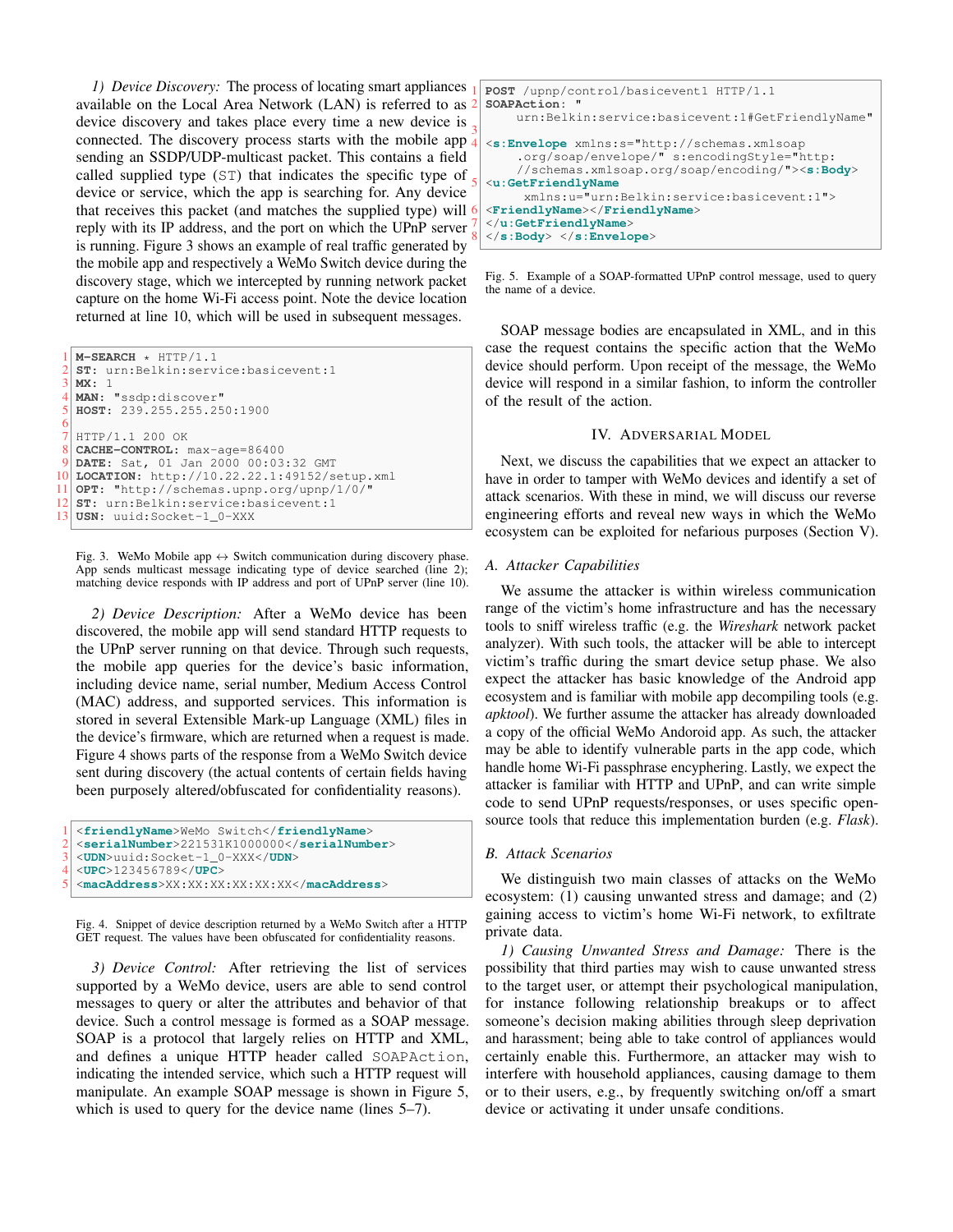*2) Unauthorized Network Access and Data Exfiltration:* As we will show in Section V-B, by utilizing flaws in the WeMo device setup protocol, it would be possible to steal the passphrase guarding the confidentiality of the communications across a victim's home Wi-Fi network. To achieve this, an attacker could either emulate a "fake" device or resort to social engineering practices, e.g., send a "free" device to a target user. With this, a range of attacks with severe implications to user privacy could be mounted, as follows:

- 1) Phishing: A bait device could be used to trick a user into revealing personal information, such as the username and password for their WeMo account. Such details could be subsequently used to guess a victim's credentials for other services. Indeed, recent studies indicate 43-51% of users reuse the same password for different web sites, or employ simple transformations over the same password to derive others, which an attacker can easily guess [12].
- 2) Data and Identity Theft: Once a person's Wi-Fi passphrase is compromised, an attacker could deploy a packet sniffer configured on a promiscuous wireless interface, along with an automated script launching ARP spoofing between the default gateway and targeted users, to intercept all user traffic over the wireless network, which can be later inspected closely offline. This could further permit access to the home Wi-Fi access point and the deployment of Secure Socket Layer (SSL) stripping tools that compromise the confidentiality of HTTPS sessions [13]. Ultimately, this could result in exfiltration of sensitive data, including bank account information or personal details in view of fraud, and in worst case scenarios may lead even to identity theft.
- 3) Access to Restricted Material: Conceivably, the victim may be a government employee or the home automation infrastructure could belong to a competitor business. A user that can compromise the supporting Wi-Fi infrastructure by exploiting WeMo device on such premises, could subsequently access classified material or data with high commercial value.

# V. SECURITY ANALYSIS

In this section we present our reverse engineering methodology that allows us to extract a home Wi-Fi passphrase and compromise user privacy. We then explain our efforts to emulate a fake WeMo device and subsequently launch XSS attacks to obtain personal data.

# *A. Reverse Engineering the Mobile App*

Mobile applications ("apps"), and especially Android apps, are typically more easily accessible than embedded devices' firmware. If app developers neglect to apply adequate protections when compiling the source code to an apk file (an Android application package), others can easily decompile it, and obtain the majority of the source code. Compared with analyzing machine code, decompiled source code, due in part to its readability, enables security researchers to swiftly gain a deep understanding on the structure of the mobile app, and to start exploring its potential vulnerabilities.

In this study, we have utilized *apktool*, *dex2jar*, and *jd-gui* to decompile the WeMo Android App version 1.20.1. In this process, we confirmed that the WeMo app is developed on the Apache Cordova platform, which is an open-source mobile app

```
1 <allow-navigation href="http://*" />
2 <allow-navigation href="https://*" />
3 <allow-intent href="http://*/*" />
4 <allow-intent href="https://*/*" />
5 <access origin="mailto:*" launch-external="yes" />
6 <access origin="*" />
```
Fig. 6. Whitelist configuration extracted from WeMo app config.xml. Launch of external URIs is permitted (line 5).

development framework, and allows developers to use Hyper-text Markup Language (HTML), JavaScript, and Cascading Style Sheets (CSS) to design the user interface. Unfortunately, this also enables several common front-end attacks. A number of plugins are provided by the platform to help bridge front-end interactions with the mobile device's underlying functionality, such as file I/O, and network communications. By using *apktool*, we obtained the complete set of HTML, JavaScript and CSS files, and additional relevant configuration files.

Through reading the configuration file config.xml, we discovered that WeMo developers have included a plugin (*cordovaplugin-whitelist*) that is capable of preventing Cross-Intent scripting and XSS attacks, by prohibiting unwanted Uniform Resource Identifier (URI) requests, even if the HTML and related JavaScript code may be vulnerable. However, as shown in Figure 6, WeMo developers misconfigured this plugin that allows both external and internal URIs, making possible the XSS attack that we later uncover. In order to gain a deeper understanding of the underlying functionality of this app, we harness the *dex2jar* tool to convert compiled dex files to jar files, and further used *jd-gui* to obtain most of the Java source code.

# *B. Home Wi-Fi SSID and Passphrase Leakage*

Recall the communication model and the device setup stage shown in Figure 1. By packet analysis, we observe that the home Wi-Fi passphrase is sent to the WeMo device from the mobile in this phase, and this connection is unencrypted. We further find that a packet containing partially encrypted data enclosed by the XML tag  $\langle$  password $\rangle$  is sent to the mobile app at the end of this stage. Analysis of the decompiled Java code reveals methods involved in cryptographic packet generation. Although the decompiled code does not preserve parameter names, and the control flow is not 100% accurate, we are still able to understand the original encryption scheme, by observing several class names in these two methods and by making a few simple assumptions.

Figure 7 shows the pseudocode of WeMo's encryption scheme that we discovered. In particular, WeMo uses Password-based Encryption (PBE) to generate a cryptographic key for symmetric encryption before encrypting the Wi-Fi passphrase. A password is generated based on information that an attacker could infer (e.g. device's MAC and serial number). The password is used to derive parameters that are subsequently employed by industrystandard hashing and encryption algorithms, in order to encipher the Wi-Fi passphrase. Finally, the Wi-Fi passphrase is encrypted with a standard Advanced Encryption Standard (AES) algorithm, using the symmetric key generated in the previous step (line 6).

Finding: As this algorithm utilizes a device's MAC address and serial number to construct the symmetric key used for encrypting the Wi-Fi passphrase, and both MAC address and serial number will be transmitted unencrypted, anyone who intercepts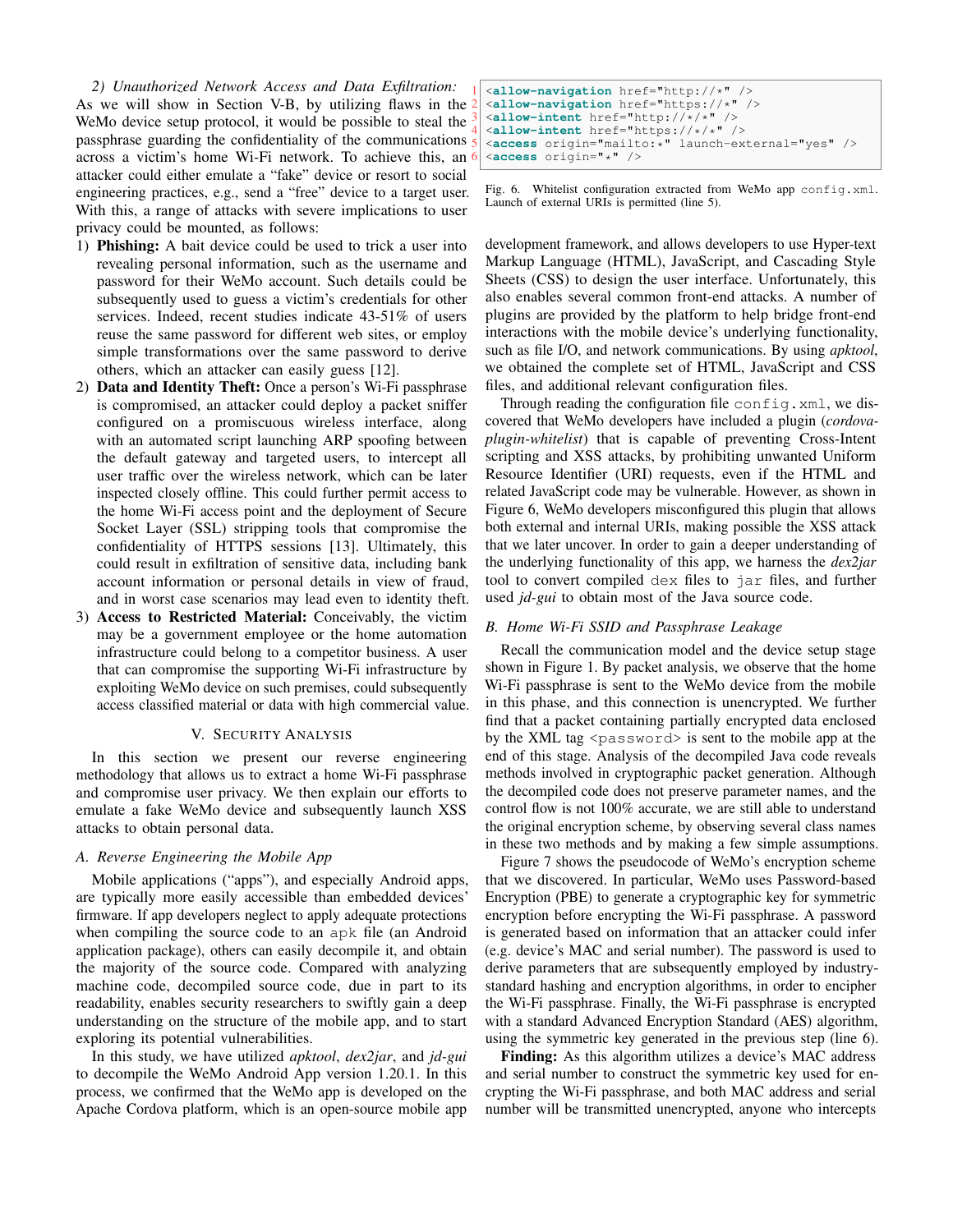```
function encrypt (WiFiPassphrase):
2 Password <- MACAddress
           [0:6] : SerialNumber : MACAddress[6:]
\begin{array}{c|c}\n3 & \text{salt} <= \text{Password}[0:8] \\
4 & \text{IV} <= \text{Password}[0:16]\n\end{array}4 IV <- Password[0:16]
5 SymmetricKey <- MD5(Password, Salt)
6 CiphertextBits <- AES_CBC_PKCS5Padding
           (WiFiPassphrase, SymmetricKey, IV)
     7 return Base64_Encode(CiphertextBits)
```
Fig. 7. Pseudocode of the encryption algorithm implemented by the WeMo app to encypher the Wi-Fi passphrase sent to WeMo devices at setup.

the traffic during the setup stage is capable of reconstructing the symmetric key, thereby obtaining the Wi-Fi passphrase in plaintext. In essence, the IoT device set-up procedure is insecure.

# *C. Emulating Fake Devices*

Emulating a fake device involves listening for, and responding to UPnP requests. To accomplish this, we first intercept the network traffic between the mobile app and a WeMo Switch device, and collect several XML description files that the mobile app would request, as well as the responses to UPnP control messages. A UPnP server is in essence an HTTP server, since data packets are encapsulated in HTTP-style message. Therefore, in this study, we use *Flask*<sup>2</sup> (a light-weight web framework written in Python), to emulate the UPnP server found on WeMo devices. The *Flask* server broadcasts SSDP responses with its own local IP address. Once a mobile app sends an SSDP request to discover devices, the *Flask* server would respond to the mobile app and start communicating with it. Because only limited functionality was implemented on WeMo devices, it is not difficult to completely emulate a full device. Provided a subset of the communications model is implemented correctly – notably UPnP discovery, description and control – the mobile app would add a fake device to its list seamlessly, which opens the door to XSS attacks, as we discuss next.

# *D. Cross-site Scripting Attack*

Previously XSS attacks [11] could be launched, because the mobile app did not implement appropriate input sanitization. The app extracts the required information (such as device name and MAC address) from the received XML file into a JSON string at the back-end, and then passes this string to the front-end, where the JavaScript implementation takes over for the following operations. A simple injection attack would be to alter the FriendlyName field, by inserting several quotation marks and a curly bracket to end the JSON string, followed by malicious XSS code.

We discovered that WeMo has patched this vulnerability with a very simple approach. Input sanitization was only partially implemented, by checking the existence of single and double quotation marks. If these are present in the FriendlyName field, the string inside the quotation marks (along with the quotation mark characters themselves) will be stripped, but the remainder of the string will be considered to be legal, and passed on to the subsequent processes. We could not recover the entire sanitization logic because the corresponding part of the source code proved unfeasible to decompile. However, after running several tests, we discover that the latest version of the mobile app likely only

```
{}^{2}Flask - web development one drop at a time, http://flask.pocoo.org/
```
applies rules towards quotation marks, and no filtering rule for angle brackets is implemented (which should be considered as a necessity to prevent XSS attacks). Note that  $FriendlyName$ will be enclosed in HTML and displayed in the app. Due to the relatively permissive standards of HTML (and HTML parsers in general being quite forgiving), we successfully construct a basic XSS payload without using quotations, as shown in Figure 8.

```
1 <u:GetFriendlyNameResponse
     xmlns:u="urn:Belkin:service:basicevent:1">
2 <FriendlyName><script src=http://10.0.2.18
    :49152/ll/xss.js></script></FriendlyName>
3 </u:GetFriendlyNameResponse>
```
Fig. 8. XSS payload constructed without quotation marks.

This XSS attack may appear less dangerous than the previous documented one [11], as the WeMo developers have improved the permission requirements of the application. However, it is still possible to trick users' into revealing sensitive information, especially information related to Belkin, by making the malicious script jump to a phishing site. Because the user interface is actually inside an Android WebView component, which implements most of the functionality of a web browser (without the address bar), phishing becomes even more unnoticeable to the users. Figure 9 illustrates such an example, which is a fake Belkin login website displayed in the mobile app. It is not uncommon that people tend to reuse their passwords across several online services [12], thus this XSS attack exposes WeMo users to dangerous credentials theft risks.

Finding: A fake device can exploit insufficient input sanitization in tandem with lax HTML specification, to launch XSS scripting attacks that can facilitate phishing.

|                               | ₩◎ ନ ◘ ⊡ 143% ■ 03:03                     |
|-------------------------------|-------------------------------------------|
| " belkin                      | $Q = 0 =$                                 |
| <b>ACCOUNT</b>                |                                           |
|                               | SIGN IN TO MY BELKIN ACCOUNT              |
|                               | Registered and Social Users, Welcome Back |
|                               | ◯ Social Account . Belkin Account         |
| <b>Email Address</b>          |                                           |
| Password                      |                                           |
|                               | Forgot your password?                     |
| Sign In $\blacktriangleright$ |                                           |

Fig. 9. Fake Belkin login webpage served by an emulated device that exploits XSS for phishing purposes.